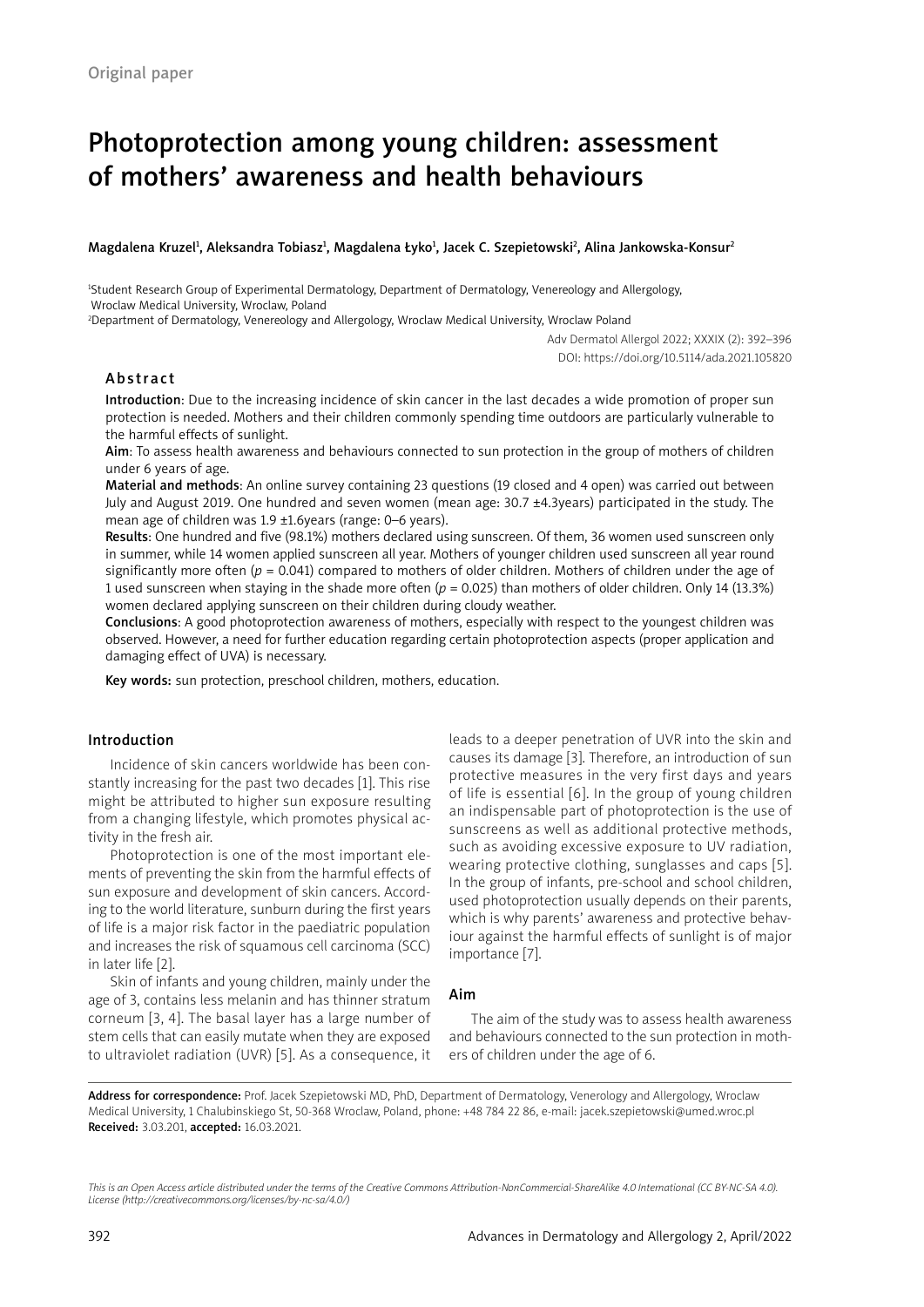#### Material and methods

For the needs of the study, we proposed a set of questions using Google Documents. The survey was designed based on an interview with 10 mothers regarding their beliefs, behaviours, habits and needs related to photoprotection. It consisted of 23 questions (15 single-choice, 4 multiple-choice and 4 open questions). The survey was posted online on the 18 maternity groups on Facebook between July and August 2019. Incomplete sheets were rejected by the system. All received questionnaires were analysed.

#### Statistical analysis

The IBM SPSS Statistics 25 program was used for the analysis. The correlation matrix analysis, tests for the difference between two structure indices and  $\chi^2$  test was performed for the data. *P*-value used in testing of the null hypothesis was 0.05.

## Results

#### Respondents

One hundred and seven women aged 18-44 years took part in the survey (average age:  $30.7 \pm 4.3$  years). The age of children varied between 1 month and 6 years (average age:  $1.9 \pm 1.6$  years). Among the surveyed women, 80 (74.8%) had university education, 26 (24.3%) secondary education and 1 (0.9%) person declared primary education. Two (1.9%) respondents declared a history of skin cancer (melanoma) in the family.

#### Outdoor activity

Seventy-seven (72.0%) respondents stated that they spend time outdoors with their child each day of the week, 8 (7.5%) women six times a week, 9 (8.5%) five times a week, 7 (6.5%) four times a week, 4 (3.7%) three times a week, 1 (0.9%) person two times a week and 1 (0.9%) person once a week. The walks usually lasted from 1 to 1.5 h (36 respondents, 33.6%) or from 1.5 h to 2 h (33 persons, 30.8%).

#### The sunscreen use

One hundred and five (98.1%) mothers declared applying sunscreen on their children. The following data applies only to this group of women.

# The sunscreen choice

Among the mothers using sunscreens, when choosing a sunscreen, women paid attention to different qualities of products. Ninety-two (87.6%) mothers indicated taking the value of sun protection factor (SPF) into consideration. Fifty-four (51.4%) preferred to choose the product on the basis of its composition, 34 (32.4%) pointed out that formulation is important and 3 (2.9%) women chose their products because of the packaging. Forty-seven (44.8%) respondents indicated that they choose sunscreen with mineral filter for their children, 2 (1.9%) mothers use chemical filters and 16 (15.2%) mixed filters. Nonetheless, 40 (38.1%) respondents did not know which type of filter they apply on their children. Fourteen (13.3%) women stated that from time to time they use a sunscreen for adults for their children. Most mothers declared using sunscreens with SPF 50+ (57 persons; 54.3%) and SPF 30 (35 persons; 33.3%). Sixty-eight (64.8%) mothers declared that they usually buy products at pharmacies, 49 (46.7%) women stated that they generally purchase products at beauty stores and 20 (19.1%) women online. Moreover, 79 (75.2%) women indicated that they buy sunscreens at one place only (pharmacy, beauty store or online), 20 of them (19.1%) marked two different places and 6 (5.7%) women declared buying sunscreens at all mentioned locations. Forty-three (40.9%) mothers usually used a single packaging of the sunscreen in less than 6 months. Twenty-six (24.8%) women used it in 6–12 months and 4 (3.8%) in more than 12 months. Furthermore, 23 (21.9%) women used sunscreen until the expiry date and 9 (8.6%) mothers did not know for how long they use a packaging of sunscreen.

# The sunscreen application

Among the women using sunscreens, 39 (37.2%) applied it on their child's skin once a day, just before a walk. Thirty-one (29.5%) respondents stated that they apply a sunscreen on their children once, approximately 15 min before the walk, while 35 (33.3%) respondents applied a product several times, depending on the duration of the walk. Fifteen (14.3%) children experienced a sunburn or erythema at least once after a walk despite the use of sunscreen. While after using the sunscreen 4 (3.8%) children suffered sunburns or erythema. Among the women using sunscreens, 64 (61.0%) mothers applied sunscreen on children who were not directly exposed to the sun. Fifty-three (50.5%) respondents declared that they use sunscreen even when the stroller is covered by an umbrella or a diaper.

On the other hand, only 14 (13.3%) women declared that they apply sunscreen on their children during cloudy weather. Fifty-one (48.6%) women stated that they use the sunscreen always when a child is in the shade, 16 (15.2%) women sometimes and 38 (36.2%) never. Among the mothers of children under 1 year of age, 22.2% of respondents (8 out of 36) did not use sunscreen when staying in the shade, whereas in the group of children aged 1 to 2 years 25.0% (7 out of 28) of mothers did not apply the sunscreen and neither did 48.8% (20 out of 41) of respondents in the age group of mothers of children over 2 years of age.

There was a statistically significant difference between the age of a child and the use of sunscreen when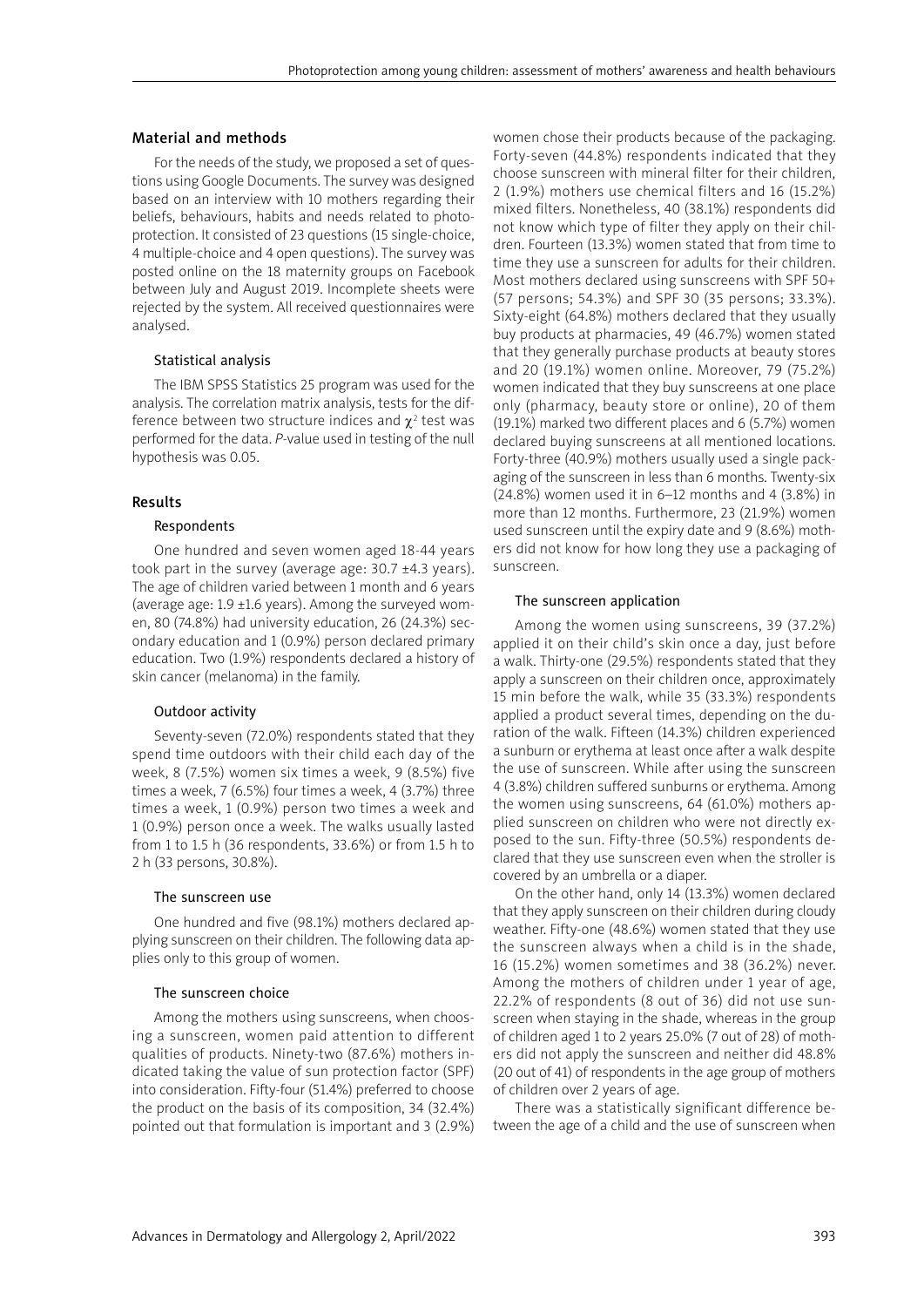

Figure 1. The use of sunscreen in the group of children when staying in the shade depending on their age

staying in the shade. Mothers of children under the age of 1 used sunscreen while staying in the shade more often (*p* = 0.025) than the mothers of children of 2 years of age or more (Figure 1).

Among all the respondents, 14 (13.3%) mothers declared that they apply sunscreen on their children all year round. Thirty-six (34.3%) use these products only in summer. Eleven (10.5%) mothers admitted that they apply sunscreen on their offspring for most of the year, except winter.

There was a statistically significant difference  $(p = 0.041)$  between the age of a child and the year–round sunscreen use. The younger the child was, the more willingly sunscreen was applied through the year (Figure 2).

Among the mothers using sunscreen, 85 (81.0%) declared that they apply this product on themselves. Mothers seemed to apply sunscreen more often on their children than on themselves, however, no statistical significance was found ( $p > 0.05$ ). Ninety-nine (94.3%) women stated that they believe in safety of sunscreens. According to 6 (5.7%) respondents, the safety of the cream depends on its composition.

# Discussion

Health behaviours of parents are of great importance for the future lifestyle of children, especially the younger ones. Photoprotection is the most effective known method, which prevents the skin against the development of skin cancers and melanoma [1–8].

In the study we focused on behaviours of mothers because they tend to spend more time with children in the first years of their lives. According to the findings of Bodekaer Larsen *et al.* [9], mothers' actions regarding sun protection and exposure to the sun had a significant impact on such behaviours of their children.

In our study, the vast majority of respondents (98.1%) declared the use of the sunscreen. Surveyed mothers tended to apply sunscreens with a higher value of SPF on their children (SPF 50+ – 57 mothers (54.3%) and sun-



Figure 2. The all year long application of sunscreens in the group of children depending on their age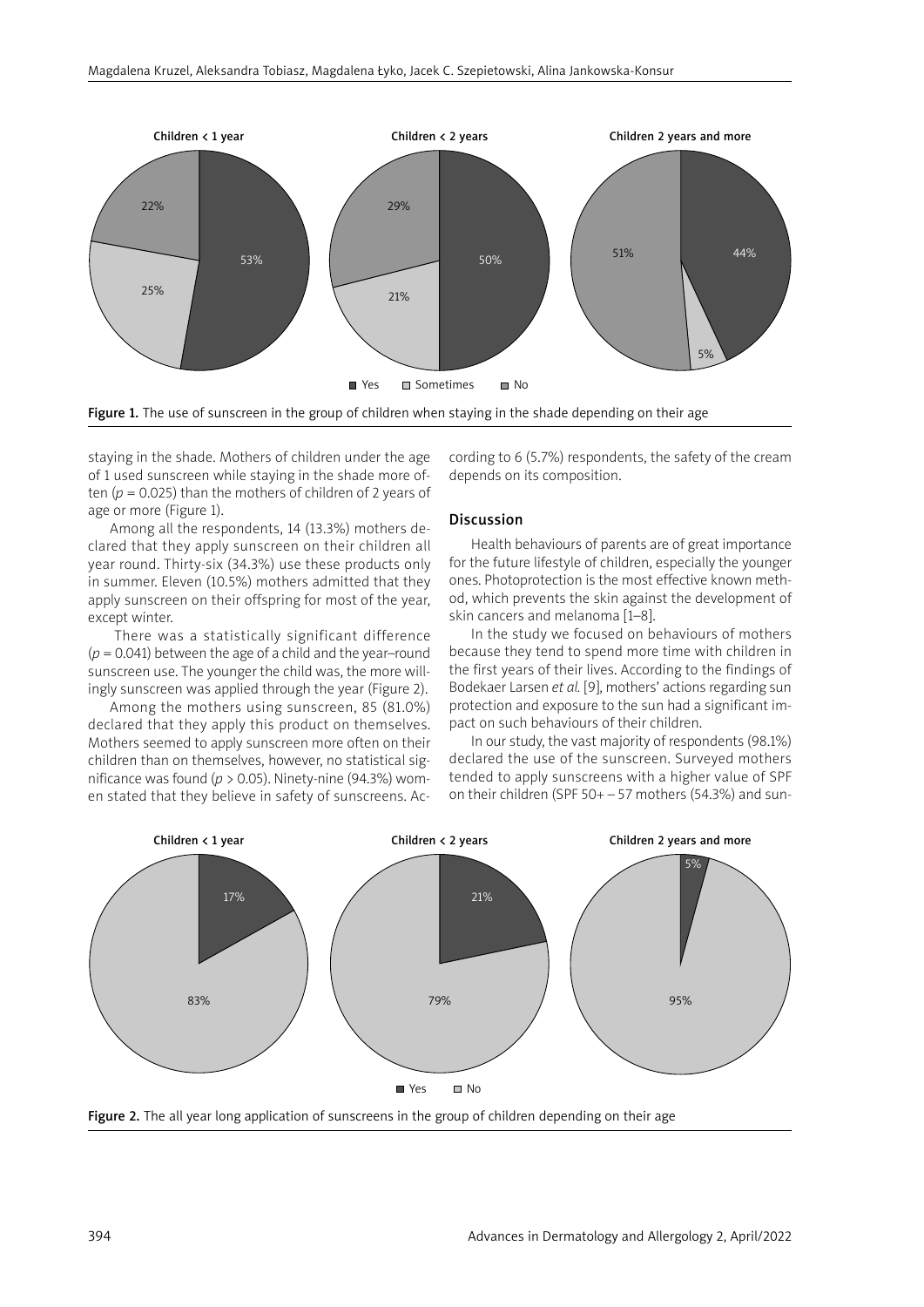screens with SPF 30  $-$  35 (33.3%)). On the other hand, the majority of mothers did not wait at least 30 min after application for better absorption of the cream. Similarly, in the American study, the majority of mothers tended to choose sunscreens with higher values of SPF (15 and more) for their children but did not follow the rule of earlier cream application [10].

According to our data, mothers seemed to apply sunscreen more often on their children than on themselves. However, there was no statistically significant difference between the use of photoprotection for a child and for oneself. Similarly, Mortier *et al.* [11] found that parents tend to protect their children against the sun better than they protect themselves. A smaller percentage of women (3.8%) reported a sunburn episode of their children after the use of the sunscreen, than without such use (14.3%), nevertheless such situations appeared. Sunburn after using the sunscreen might be connected to many factors, such as a thin layer of the cream applied, formulations which are too liquid, false sense of security after application and overestimating of the role of the shade, hats and other sun protection methods [12].

According to our study, a relatively small percentage of women stated applying sunscreen on their children during cloudy weather (13.3%). This can indicate that mothers are not aware of the possibility of sunburn during cloudy weather in summer. Gefeller *et al.* [13] mentioned a similar problem – parents overestimated a protective role of clouds during summer and underestimated the possibility of being sunburnt during cloudy weather. Without a doubt, a need for education about the damaging effects of UVA radiation on the skin is necessary.

Approximately 38.1% of women were not aware of a type of filter applied on their children and did not take it under consideration when choosing the proper sunscreen. The value of SPF was the most important factor (87.6%). For children under 2 years of age and the ones with sensitive, allergy-prone skin mineral filters are recommended [6].

We found a statistically significant difference between the age of a child and the use of sunscreen all year long. The younger the child is, the more often sunscreens are used all year long. Our findings are consistent with the data of Thoonen *et al.* [14] who demonstrated that parents tend to apply sunscreen more frequently on the youngest children. This might result from greater care and caution of parents towards the youngest ones.

We are aware that our online research carries a risk of bias because it excludes women not using the internet, not involved in maternity forums and not interested in the subject of photoprotection. This group includes active, well-educated mothers, freely using online tools and freely finding the content they need. In this group, education on health promotion brings the expected beneficial effects. However, one should also consider a group of uninvolved mothers and reaching this group should be a priority for future health promotion.

In conclusion, good photoprotection awareness of mothers, especially towards the youngest children was observed. However, a need for further education regarding certain photoprotection aspects (proper application and damaging effect of UVA) is necessary. Further studies on a larger group is needed, including women from different backgrounds.

# Conclusions

Photoprotection used from an early age prevents the harmful effects of ultraviolet radiation (UVR) on the skin. Caregivers are responsible for protecting children from the sun. The aim of the study was to examine how mothers protect their children against the harmful effects of UVR. In our study the majority of mothers used sunscreens with high SPF (SPF 50+). Respondents used sunscreen relatively rarely during cloudy weather. The mothers of the youngest children (under 1 year of age) statistically more often used sunscreen all year round and when staying in the shade comparing to the mothers of older children.

# Conflict of interest

The authors declare no conflict of interest.

#### **References**

- 1. Leiter U, Eigentler T, Garbe C*.* Epidemiology of skin cancer*.*  Adv Exp Med Biol 2014; 810: 120-40.
- 2. Armstrong BK. How sun exposure causes skin cancer: an epidemiological perspective. In: Prevention of Skin Cancer. Hill D, Elwood JM, English DR. Kluwer Academic Publishers, Springer, Dordrecht, The Netherlands 2004; 3: 89-116.
- 3. Cestari T, Buster K. Photoprotection in specific populations: children and people of color. J Am Acad Dermatol 2017; 76: 110-21.
- 4. Stamatas GN, Nikolovski J, Luedtke MA, et al. Infant skin microstructure assessed in vivo differs from adult skin in organization and at the cellular level. Pediatr Dermatol 2010; 27: 125-31.
- 5. Narbutt J, Wolska H, Kaszuba A, et al. Photoprotection. Recommendations of the Polish Dermatological Society. Part 2: Sunscreen use. Dermatol Rev 2018; 105: 30-40.
- 6. Quatrano NA, Dinulos JG. Current principles of sunscreen use in children. Curr Opin Pediatr 2013; 25: 122-9.
- 7. Berneburg M, Surber C. Children and sun protection. Br J Dermatol 2009; 161: 33-9.
- 8. http://onkologia.org.pl/nowotwory-skory-c44/
- 9. Bodekćr Larsen M, Petersen B, Philipsen PA, et al. Sun exposure and protection behavior of danish farm children: parental influence on their children. Photochem Photobiol 2014; 90: 1193-8.
- 10. Buller DB, Cokkinides V, Hall HI, et al. Prevalence of sunburn, sun protection, and indoor tanning behaviors among Americans: review from national surveys and case studies of 3 states. J Am Acad Dermatol 2011; 65: 114-23.